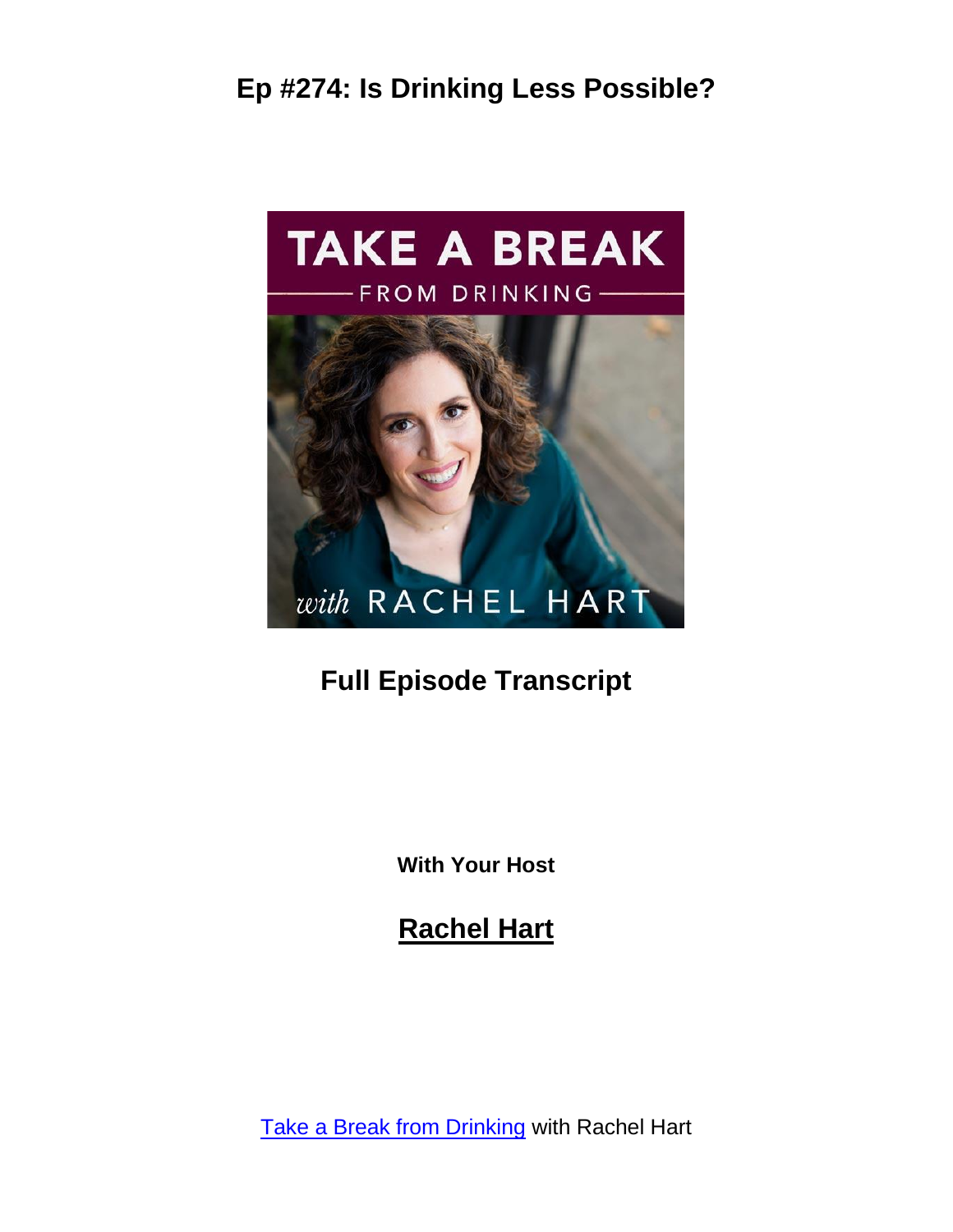You are listening to the *Take a Break* podcast with Rachel Hart, Episode 274.

Whether you want to drink less or stop drinking, this podcast will help you change the habit from the inside out. We're challenging conventional wisdom about why people drink and why it can be hard to resist temptation. No labels, no judgment, just practical tools to take control of your desire and stop worrying about your drinking. Now, here's your host Rachel Hart.

Welcome back everyone. I'm going to talk about a question today that I hear a lot from people. Is it actually possible to drink less? "I don't want to stop forever. I just want to stop overdoing it." "I want to be able to enjoy a drink from time to time." But is that actually possible if I'm someone who's had trouble saying "No." Who's gotten into the pattern of overdoing it. This is what we're going to talk about today.

Now, I'm just going to preface this by saying that a lot of the people out in the world will say, "No, no. It is not possible. If you, in the past, have struggled to rein yourself in. Drinking less is not something that you can do. You just need to accept that it's not going to work. You need to say "No" for the rest of your life. That's what you should do." I'm going to tell you something, I don't agree. I do think it's possible to learn how to drink less. I do think that people's drinking can change and evolve, over time.

I will tell you this, most of the time we see this happen very unconsciously. I saw this happen very unconsciously with a lot of my friends. Some of them were really big partiers in college and in their twenties.' And then, as they got older, they got into more serious relationships, and they moved into a different stage of their life. Maybe they were getting married and having kids. I noticed their drinking would start to change. But it felt like a very unconscious progression.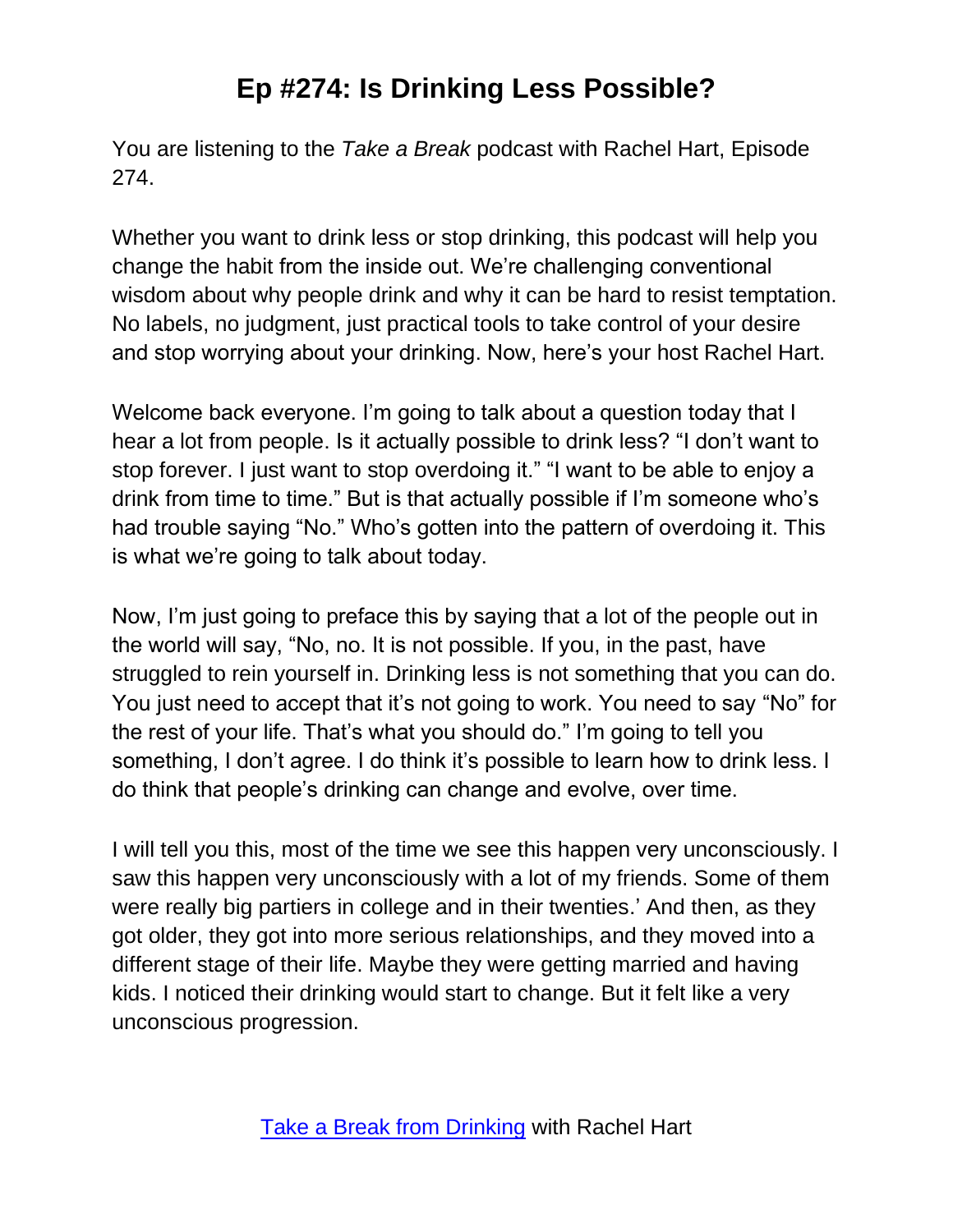No one was saying, "Hey, I'm setting out to do this." It just appeared to me like it was happening. I think this can happen unconsciously. I think the problem is that we don't know how to teach people to have this happen consciously. Because people need to be able to do the work on purpose to change their relationship with alcohol. The response to urges, and all of the thoughts that are fueling their desire and giving you permission to say "Yes." When you do that work on purpose, then yes, you can learn how to drink less in a sitting. You can learn how to drink rarely. You can also learn how to be like, "You know what? I don't really want to drink at all. It's possible for you.

There are a couple of reasons why I think people struggle to do this. Why I think people struggle to actually learn how to drink less. Learn how to say no when they've had the habit of saying yes. Of saying, "More is better." "Sure, I'll have another." That's what I really want to dive into with you today.

Number one. What I see happen all to often, is that people will fixate on changing how much they are drinking. So, they'll say, "I just want to drink less. I just do not want to overdo it," They will fixate on how much without understanding why. Why they are overdoing it? Why they are saying "Yes" to another round? Why they are pouring another glass. A lot of times people will want to by-pass the why. They don't want to spend a lot of time there. I understand that. I didn't either, I just thought, "No, no. Let's just change the how much."

But listen, you cannot by-pass understanding why you have been saying "Yes" to more. Why you have been overdoing it. Without that information, you're never going to be able to change the how much. The reason for this, is what I'm teaching you all the time on this podcast. How much you drink doesn't just happen. Your body doesn't make a move towards the drink until you have thought and a feeling, first. How much you drink is the action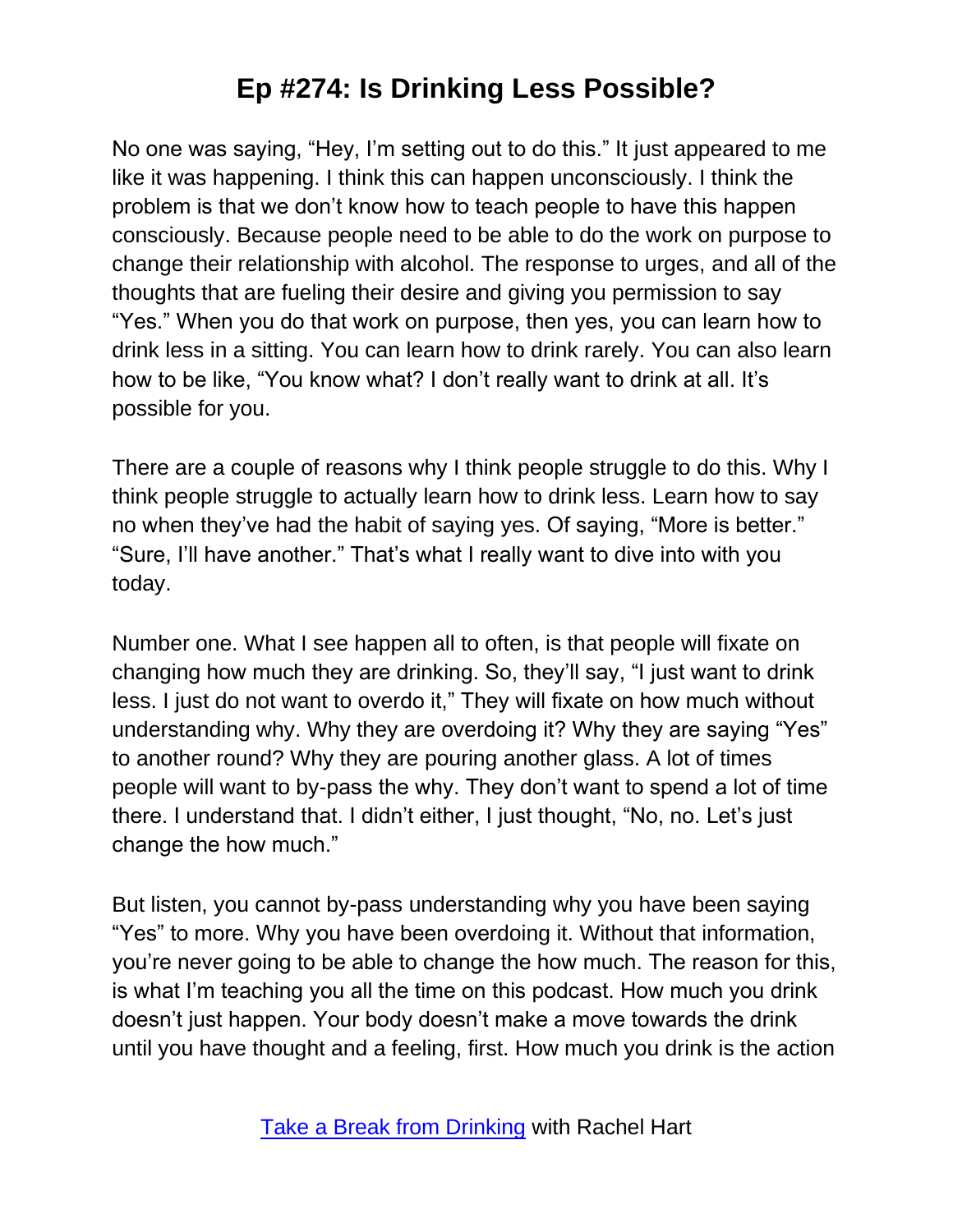part of the think-feel-act cycle. It all goes together. You can't change one piece without looking at the entire cycle.

How much you drink is connected to the sentences running through your mind, and the emotional state that you are in. You cannot ignore this. This is what people want to do, they say, "I just want to change how much I'm drinking. I don't want to deal with any of the why. I don't want to pay attention to what I'm thinking or what I'm feeling. Just tell me how to drink less." It doesn't work like that; you've got to look at the entire picture.

Putting all of your attention on trying to change your behavior, trying to change the action of how much you're drinking. How much you're pouring. How much you're consuming; while at the same time, ignoring the thoughts and feelings that are actually behind and driving the action, simply will not work. When people try to do this, when they try to change the how much, without understanding the why, this is willpower.

This is just trying to be disciplined. I will tell you, from my own experience, it may work for a little while. You might find that you are able to exert willpower, discipline, and follow rules for a little while. But it's not going to work forever. It's not going to create lasting change. The problem with willpower and discipline, not only does it fail to actually show you how the habit is working, it's exhausting. You get tired of it. Because you are at odds with yourself. You're fighting against yourself. That's why willpower and discipline doesn't last.

The solution is not to figure out how to get more willpower, or how to become more disciplined. The solution is to understand the why. That is really the number thing that you have to be willing to do. If you're coming to this work and saying, "Listen, I don't want to stop forever. I don't want to swear off alcohol for the rest of my life," which is fine, it's okay for you to make that decision. If you're coming to this work and saying, "I just want to learn how to drink less." "I want to drink less in a sitting." "I want to drink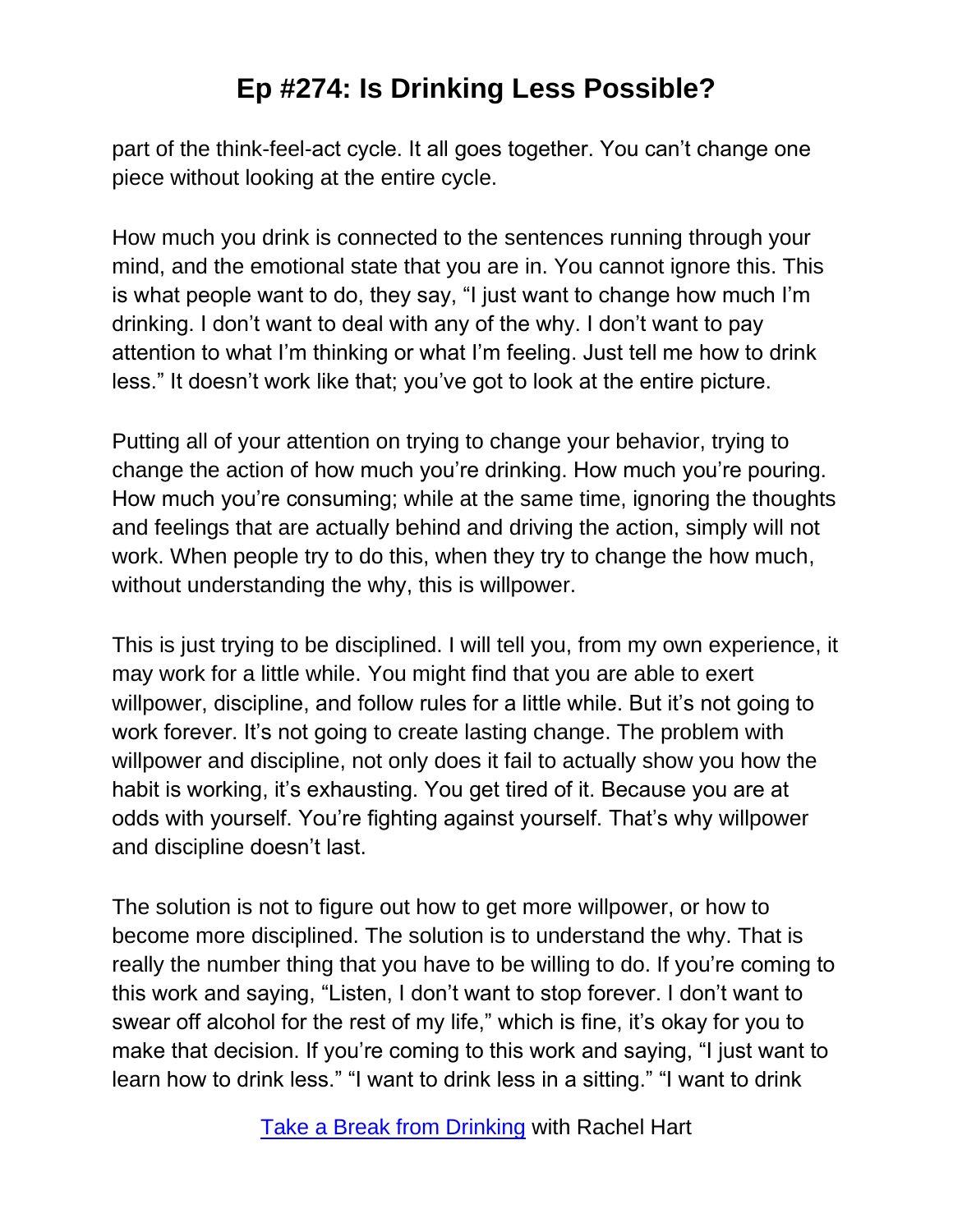less often." "I want to have it on a special occasion and not have it be a nightly thing."

You have to be willing to look, not just at the how much, but at the why. You have to be willing to look at the thoughts and the feelings. If you're just going to focus on willpower, if you're just going to focus on a number and pretend like that number just happens, it's never going to work for you. This really is the value of taking a thirty-day break, which is what I teach inside my membership. It really is about… Okay, taking that break is about making your thoughts and feelings, connected to the habit of drinking, crystal clear.

Listen, as soon as you remove alcohol, you get immediate access to all the thoughts and all the feelings that have you reaching for a drink. Reaching for another and saying, "One more won't hurt." "Why not? Who cares? I deserve it, it's been a crappy week." You get immediate access. That is the fastest way to really dive into how the habit is working.

Yes, when you take a break from drinking, you're going to get a lot of data, a lot of information about the impact of removing alcohol; how you feel, how you sleep, your mood, your energy. You're going to get a lot of that information. That information can be incredibly beneficial. What is actually more important is to see what happens in your brain. To see the thoughts and feelings that come up for you. That gives you the map for how to change the habit.

Taking a break from drinking, even for as little as thirty days, is a tool that shows you how the habit works, so that you can change it at its deepest level. Not so you can be in this place of willpower and discipline and gritting your teeth, forever. It doesn't work and it kind of sucks when you're in that place.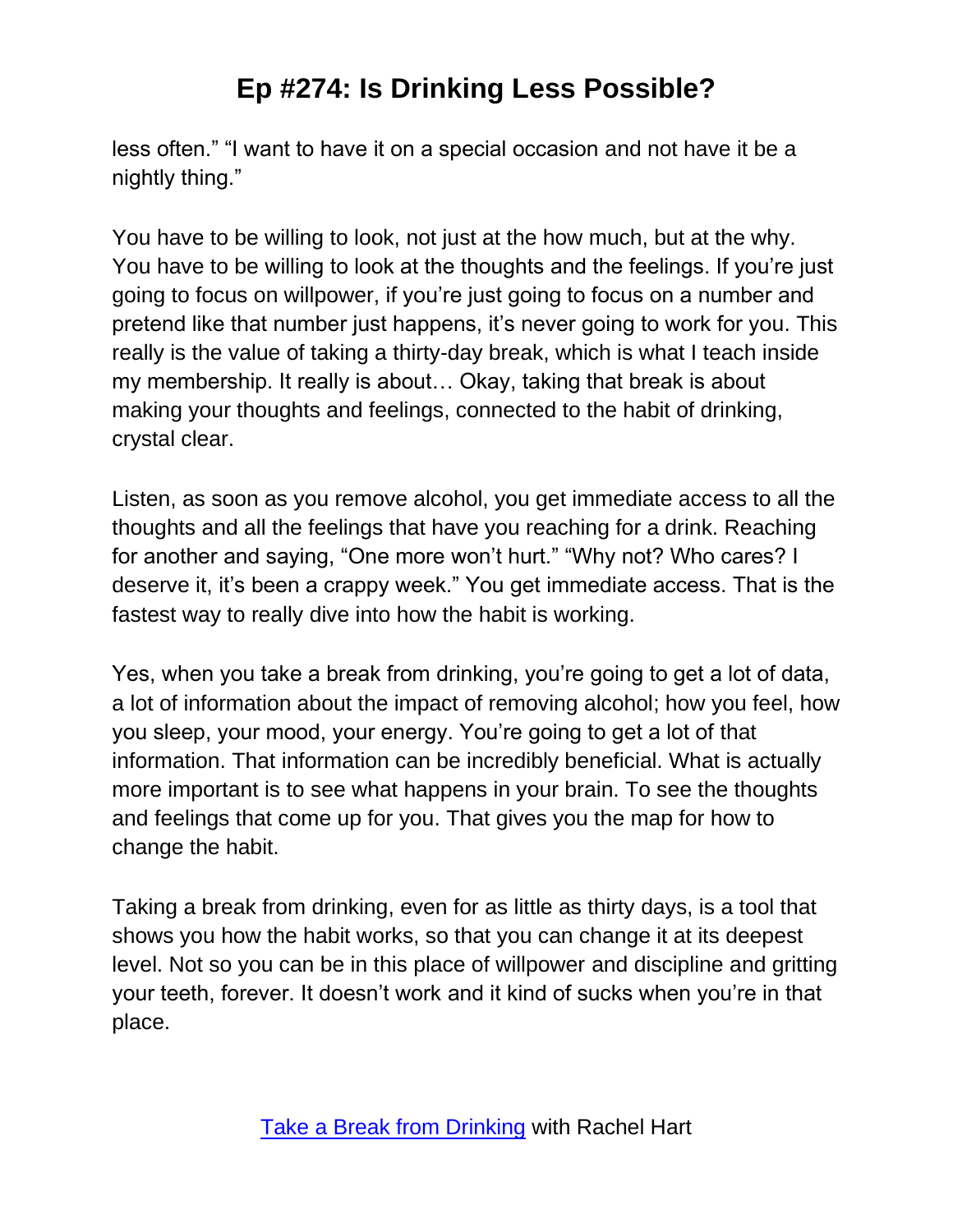Now again, if you notice yourself not wanting to take a break. Not wanting to step away from alcohol, for even for a short period of time, even just thirty days. You're like, "No, no, no. But, like, why would I do that? I just want to drink less." It's important for you to be curious. It's okay. A lot of people that I work with, have that initial knee-jerk reaction. It's like, "Why would I take a break if I just want to learn how to drink less? Just show me how to drink less."

I get it. But really be curious, what is your resistance really about? Thirty days is not a big deal. Thirty days is really not a long period of time. I know it can feel that way. It can feel like it's forever. It can feel like, "No, actually this is kind of a huge deal, because I look at my calendar and I think, 'What is that, four or five weekends? What about all the plans I have to see people? What about the parties that are scheduled? What about coming home from work and needing a break from the grind? You want me to say no to a drink for thirty days?"

When you are really in the habit, when you have really taught your brain, "Hey, this is the way I feel better. This is the way I have fun. This is the way I relax." Thirty days can feel like, "Whoa, that's huge!" You just have to be curious because even your resistance to taking a break is going to reveal so much for you. That really is the genius of "the break." It reveals how the habit is working for you. because guess what, it works differently for everyone. This is the big misconception; that everyone's habit looks the same. It doesn't. It's going to reveal, specifically, how it's working in you, in your brain.

What have you, specifically, unconsciously taught your brain that pouring a drink makes it easier? Or better. Or, more fun. Or more enjoyable. Or helps you not have to feel something or face something. What is it? Those answers are going to be unique to you. It's going to reveal all the thoughts you have about what not drinking means. It's like, "Why would I even bother going to this party?" "Why would I even bother going to this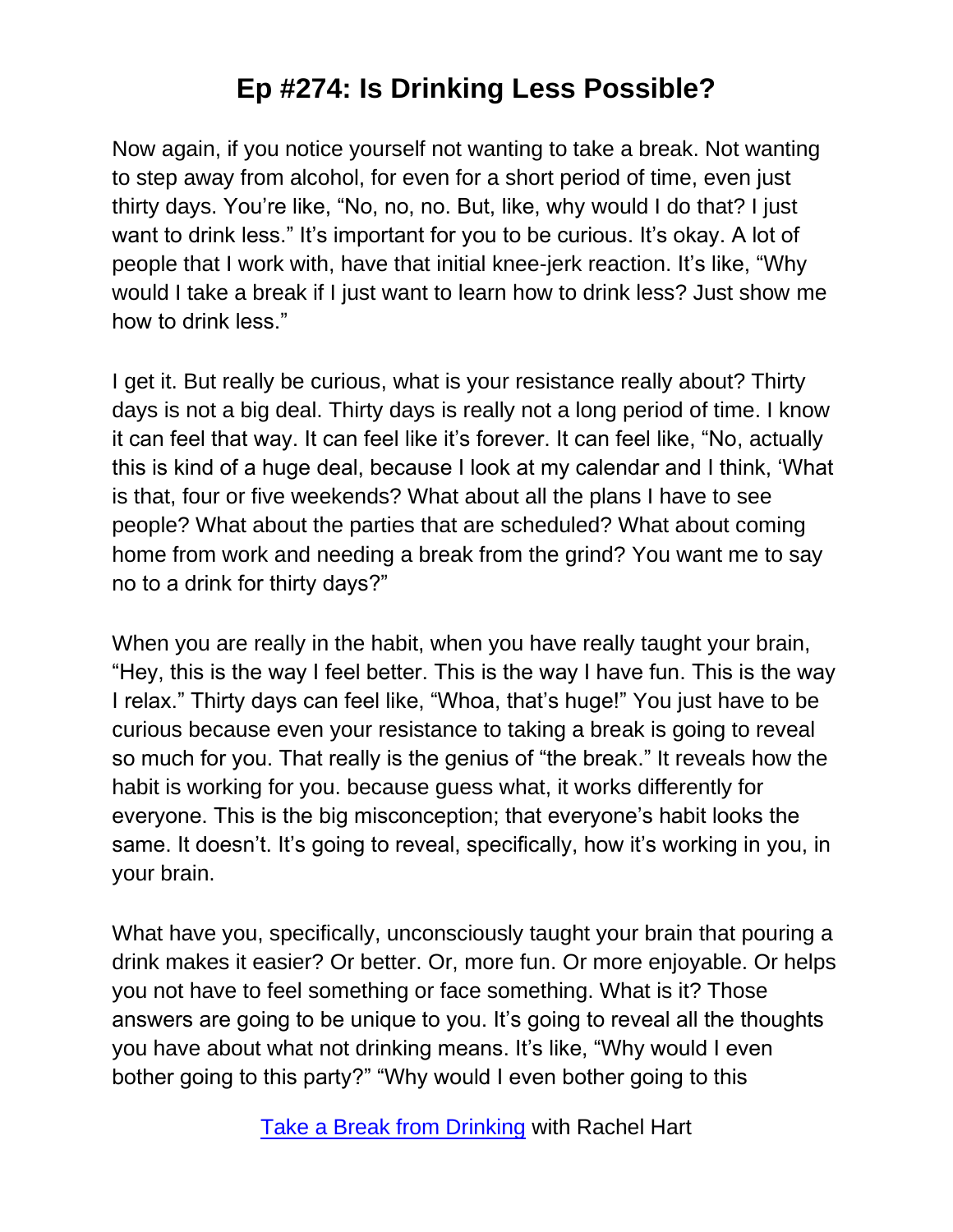restaurant?" "What if I have to answer people's questions?" It's going to bring all of that up.

It's going to bring up all the emotions where you're like, "Oh God, really? So, I'm just going to come home from work and feel stressed? I'm going to have to get dinner on the table and help with homework and get the kids to bed, then there's no reward?" "I'm just going to have to sit around on Friday night, when I don't have a lot going around, being bored?" It's going to show you all the emotions that you have trained your brain to see like, "Meh, maybe we don't deal with that. Maybe we just have a drink." That is the beauty of this work.

Now, here's the thing, a lot of people will look at "the break" and they'll be like, "Listen, it's not a big deal for me. I can do thirty days. I've done it before. I know I can do it. It's just not what I want to do. I know that I can say "No." The problem is that when I say "Yes," Oh my gosh! I'm off to the races. Once I start, I can't stop." So, then, here's the thing, if you're in that place, if that sounds more like you…You know what? Thirty days really doesn't sound like that big of a deal… For some people, that would be a really big deal, that's okay. For other people, they're like, "Yeah. No biggie. It's just once I start, I can't stop. How do I do that? Why would I take a break?"

My question for you is, if that's what you feel like you're struggling with; that when you say "Yes" you're off to the races, when you say "Yes" all your plans, all your commitments just go out the window… My question for you is, if you want to learn how to drink less, are you willing to be uncomfortable? Because up until this point the habit has operated as follows.

Have an urge to drink? Then say, "Yes, have more." Obey that urge. Have an urge to have another? Then say, "Yes" to that urge. Obey, have more. Are you willing to sit with the temporary discomfort of not obeying the urge?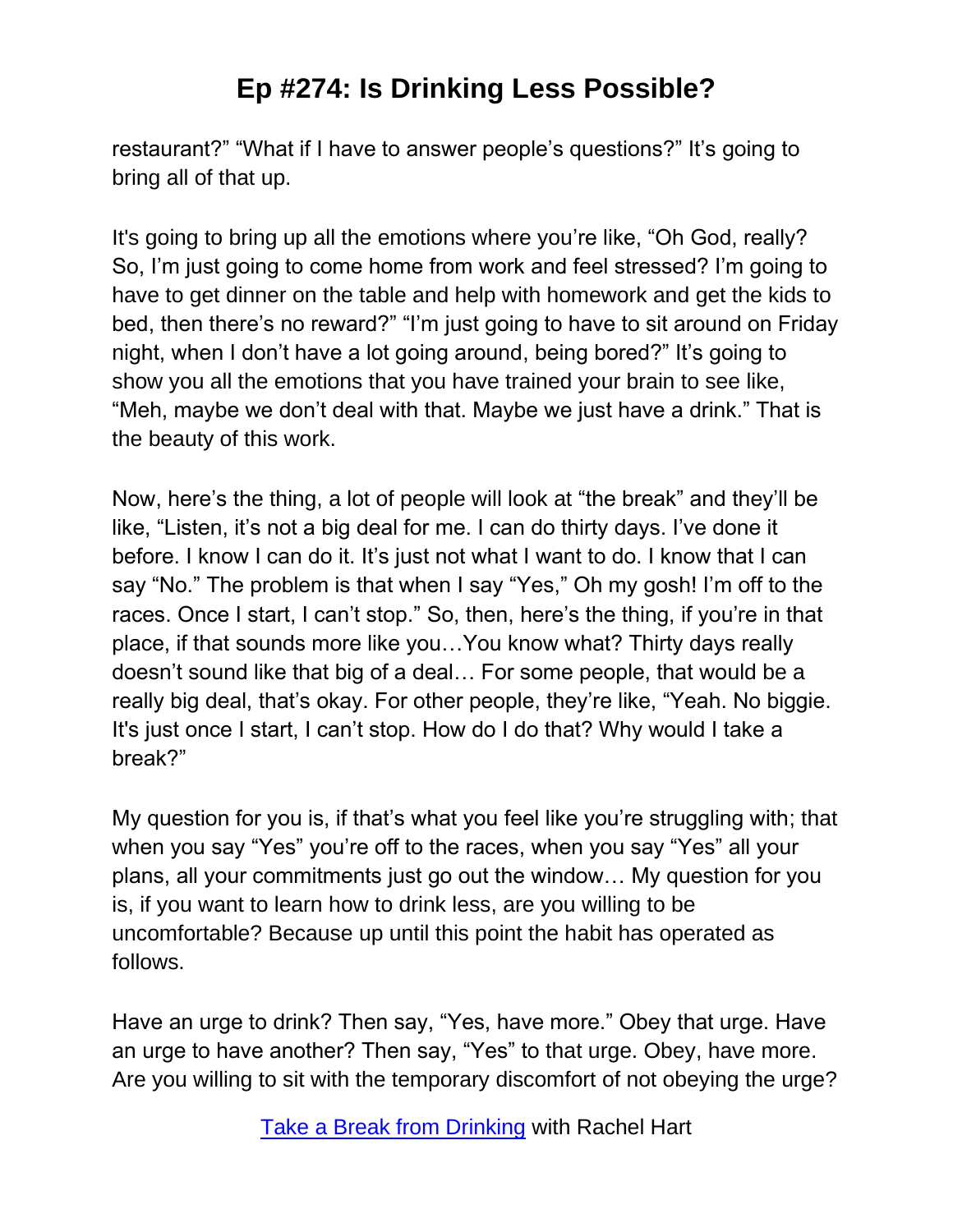Are you willing to sit with the temporary discomfort of saying, "No." Now listen, your urges don't come out of nowhere They're fueled by a thought. Thoughts like, "More is better." "More will be fun." "Everyone else is." "There's only a little bit left in the glass (or left in the bottle)."

If you've never practiced noticing and allowing those thoughts, and the feeling that bubbles up, the urge that follows... If you've never actually practiced creating space in this moment, in your life… You've just been really quick to obey; you've been really quick to say, "Yes." Then, guess what? You're going to be a little uncomfortable.

I've got news for you; it truly is a mild discomfort. I describe it, a lot, as a restlessness. That restlessness is not a big deal. Your body was built to handle it. You can get through it. In fact, it's not going to last forever. This is a big thing that I really teach people inside "the break." When they say, "Oh my God But when I say "No" I can't stop thinking about it. My urges go on all night." You know what? Your urges do not go on all night. You're not restless all night. What's happening is that you're recreating them, and you don't even see it.

That's what I show people a lot. Once they can see how they're actually recreating the urge and recreating all this resistance, they immediately… it's like they get a knob or a dial that they can turn down. Then, they're like, "Oh, it really does pass on its own. This really is not that big of a deal. It really does go away." The problem is, most people don't have a lot of practice watching their urges go away, watching that discomfort go away.

We have a lot of practice resisting. We have a lot of practice trying to distract ourselves. We have a lot of practice listening to all the self-talk of, "I hate this. This sucks. It's unfair. Why me? Why is it so hard? I shouldn't have to do this." That is what we have a lot of practice with. Not just with saying "Yes" to the urge. When we try to say "No" we have a lot of practice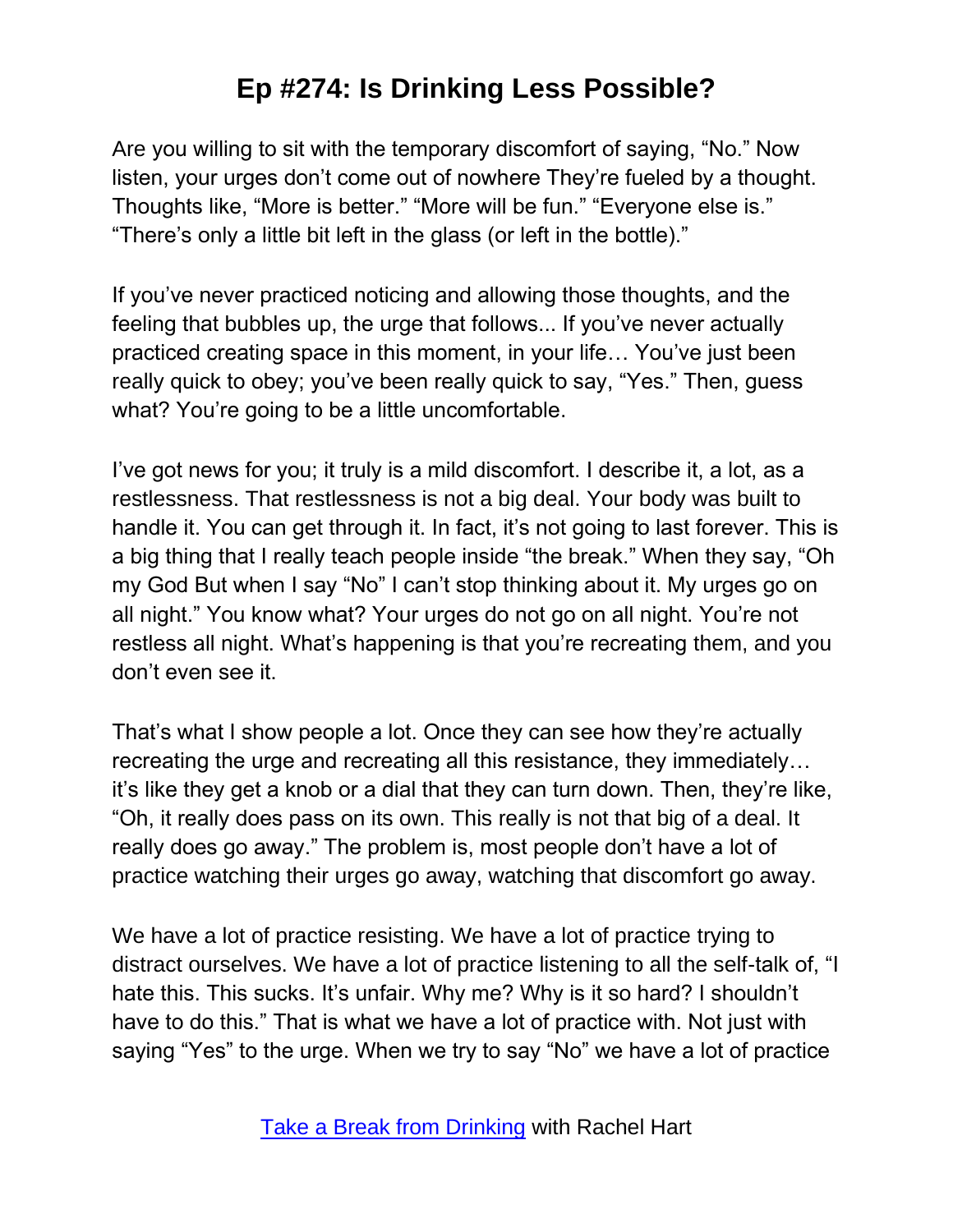fighting and distracting and making it worse for ourselves, and not even realizing that we're doing it.

Which, by the way, all of that: all of the resisting, all of the distracting, all of the internal unconscious self-talk, just make the urge way more powerful than it really is. It really is not a big deal. That is the second question you have to contend with. After asking yourself, "Hey, listen, are you willing to ask yourself why?" Are you willing to be curious about that piece, and not just fixate on how much you drink? The next thing is, "Are you willing to be a little uncomfortable?" Are you willing to practice that so that you can teach your brain? You know what? The temporary discomfort of saying no to another drink, it's not a big deal.

The truth is, most people aren't… I wasn't, I didn't want to. I was like, "No! This is unfair. I just want it to be easy. This is too hard." "You know what? It's not hard for my boyfriend and it's not hard for my sister and it's not hard for my best friend. So why does it have to be hard for me?." I just wanted saying no to feel easy. I wanted to bypass the difficult part. I wanted to bypass the discomfort. But that's not how the brain learns.

It really is like wanting to be strong, physically strong, without being willing to go through the discomfort of lifting weights. Yeah, sure, we can all look at friends in our lives who put on muscles really easily. I have this one friend, Hillary, and I always think, "How did you do that? What, did you go to the gym all the time?" She doesn't appear to. But she's so strong. She seems to be strong without even trying.

Maybe that's true, maybe it's not. The point is, if you want to be strong, and it doesn't naturally come to you, are you willing to lift the weights? Are you willing to feel a little uncomfortable? I will tell you; I was not. I really had a desire to be strong and the first time I started lifting… The first time I went to a weight-lifting gym, they were giving me baby weights, little weights. My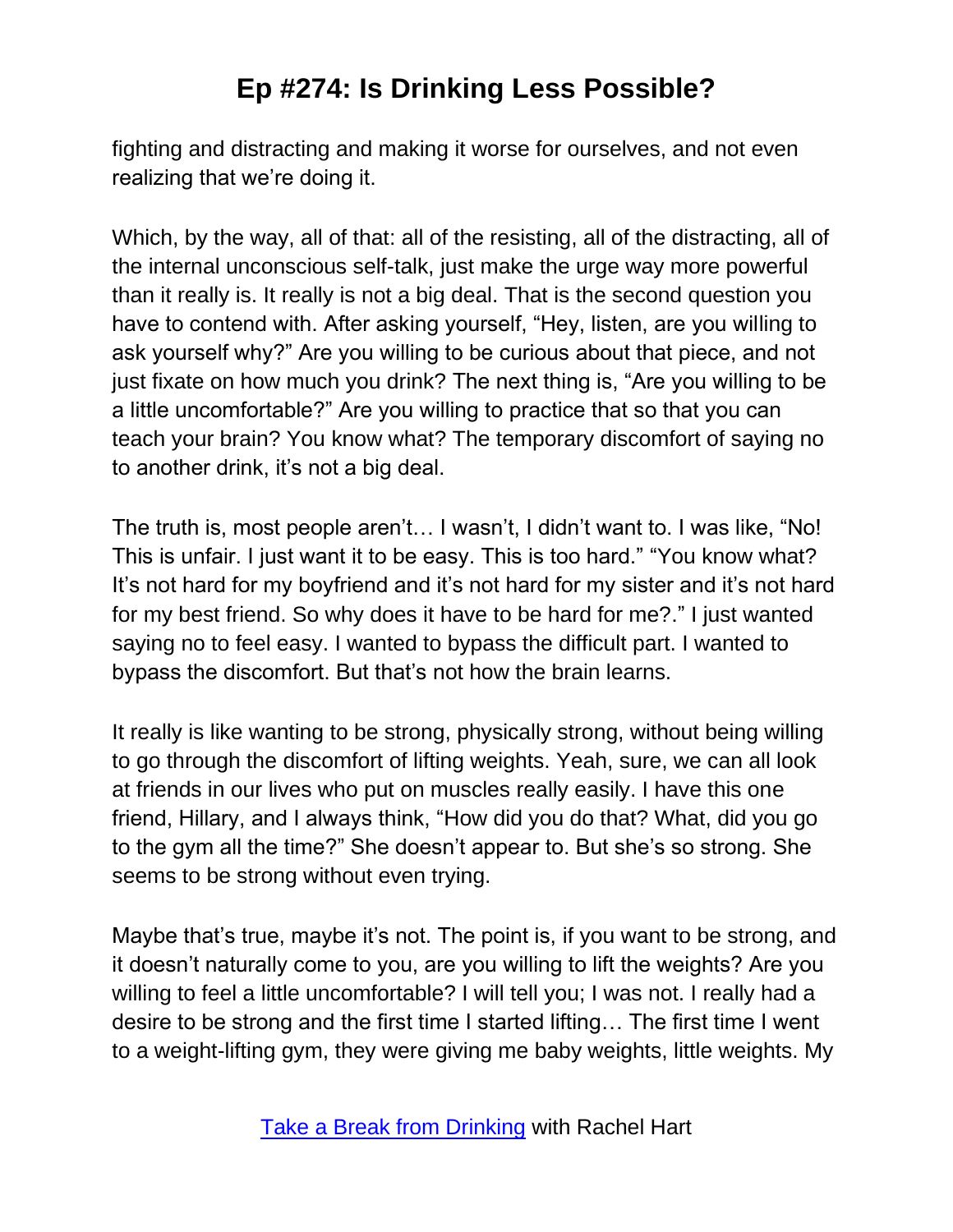brain was saying, "Oh. This is so hard. I hate this. This is so uncomfortable. Why am I doing it?"

I didn't have a lot of practice being with discomfort. I had a lot of practice avoiding discomfort. It showed up in my drinking. It showed up in my eating. It showed up, frankly, in everything that I tended to overdo and over-consume. I remember trying to learn how to do push-ups. Push-ups did not come easily for me. I was kind of sure, for a long time, I was someone who could never do them.

There was a lot of struggle. You know what? That struggle was made harder because it wasn't just a struggle of my muscles learning how to work differently, learning how to hold up my body weight. It was made harder by everything that was happening in my brain: all of my thoughts, all of the emotional resistance that I was creating. I was just like, "Ugh, this is so annoying! I just want to be like my best friend from college, who seems to be able to do push-ups with no problem." She never even had to learn. Which, of course, is a lie. No one comes out of the womb doing push-ups, right?

That's what my mind would tell me, "It's so easy for her and it's so hard for me." Discomfort is part of the process of change. A lot of times, when we have habits where we obey the urge, or we go to war with it, or we try to distract ourselves, we don't actually have a lot of practice being with discomfort and teaching our brain, "It's no big deal." Discomfort is how we learn new things. Now, when I'm in that mental discomfort, "Oh, right, Rachel. This is just you creating a new neural pathway in your brain. That's all you're feeling, right now." It's like building a muscle.

You can teach your brain that the discomfort is not a problem, it's not a big deal. That's what blows people's mind when they do take a break. When they've spent so long being like, "Ugh, I hate my urges!" It feels terrible to say "No." When they come, I see them. They come to the other side and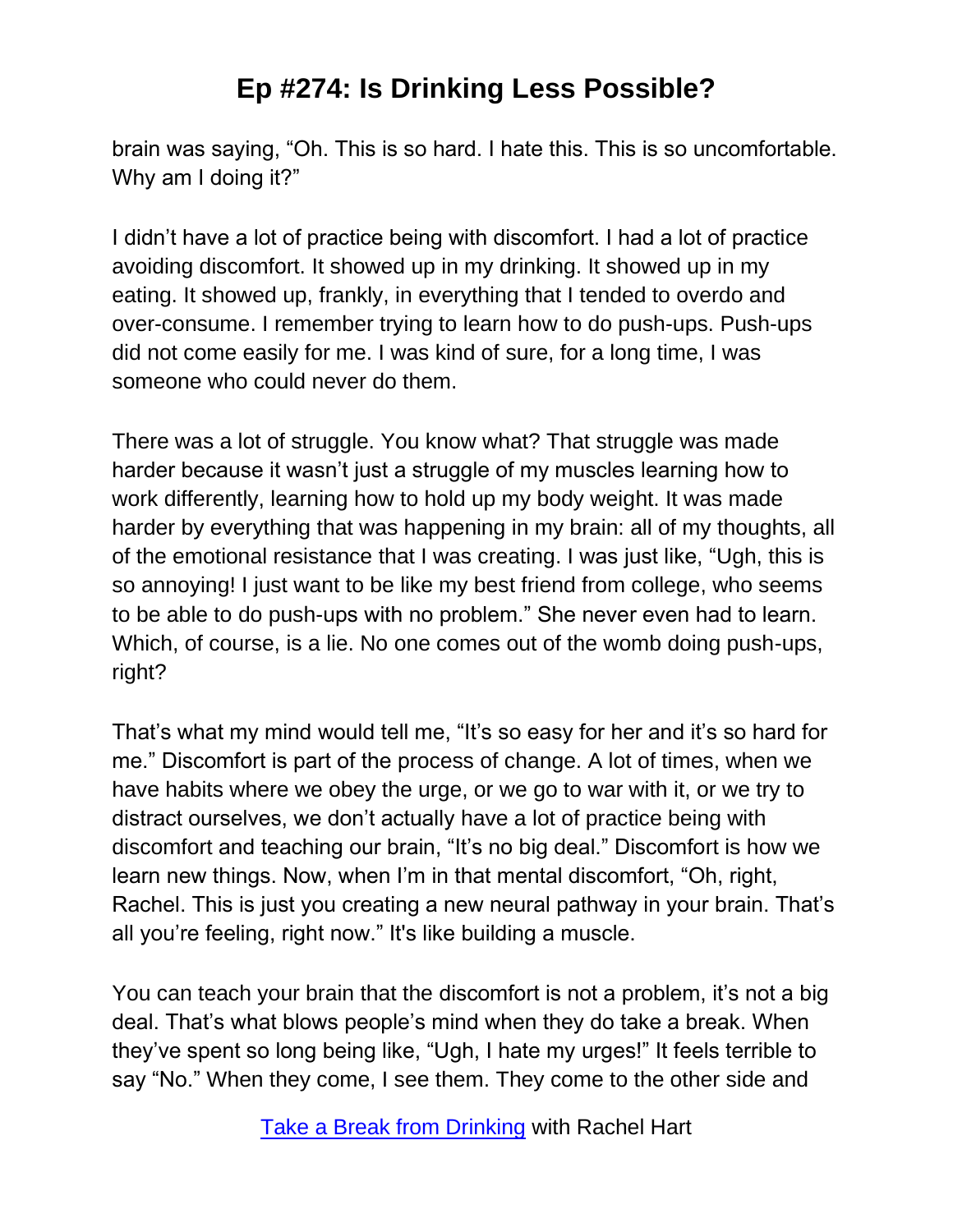they're like, "Oh my gosh, it's really not a big deal." It's so mind-blowing. It's because they learn not only to be with discomfort, they learn to understand how they were making discomfort worse.

Here's the thing, after you do the work of taking a break, one of the tools we have for people, inside the membership, for people who want to reintroduce alcohol, there's something called *The Mindful Drink*. There are a lot of people who go through the thirty-day break who say, "You know what? I want to keep going." "I feel amazing." "I can't believe how great I feel." "Let's keep this ball rolling."

There are other people who are like, "You know, that break didn't really go the way that I'd planned." "I really struggled stringing days together." That's okay too. That actually gives a lot of information. We always use those moments to see what's going on. People think, "Oh no, I'm doing it wrong." Really, you're just getting all the data and insight you need to truly change the habit. They may say, "I want to keep going with the break (or start the break again)."

Then there's some people, who do the thirty-day break, and they're like, "You know what? I really feel like I'm ready. I want to reintroduce alcohol." I always say, "Okay, great. Amazing. But let's do it mindfully. Let's really be present. Let's not slip unconsciously back into the habit." It's funny to watch people be like, "Oh, I thought I was just going out to dinner with my friend." "What? I'm going to do it mindfully? I just want to go back."

They want to skip over the practice of being present. They want to skip over the practice of going slow, and observing their mind. Seeing how an urge is different when they have zero alcohol in their system and when they have five ounces of alcohol in their system. They're like, "No, I just want to go back to the way things were. We're just going to do the whole drinking less part, right now."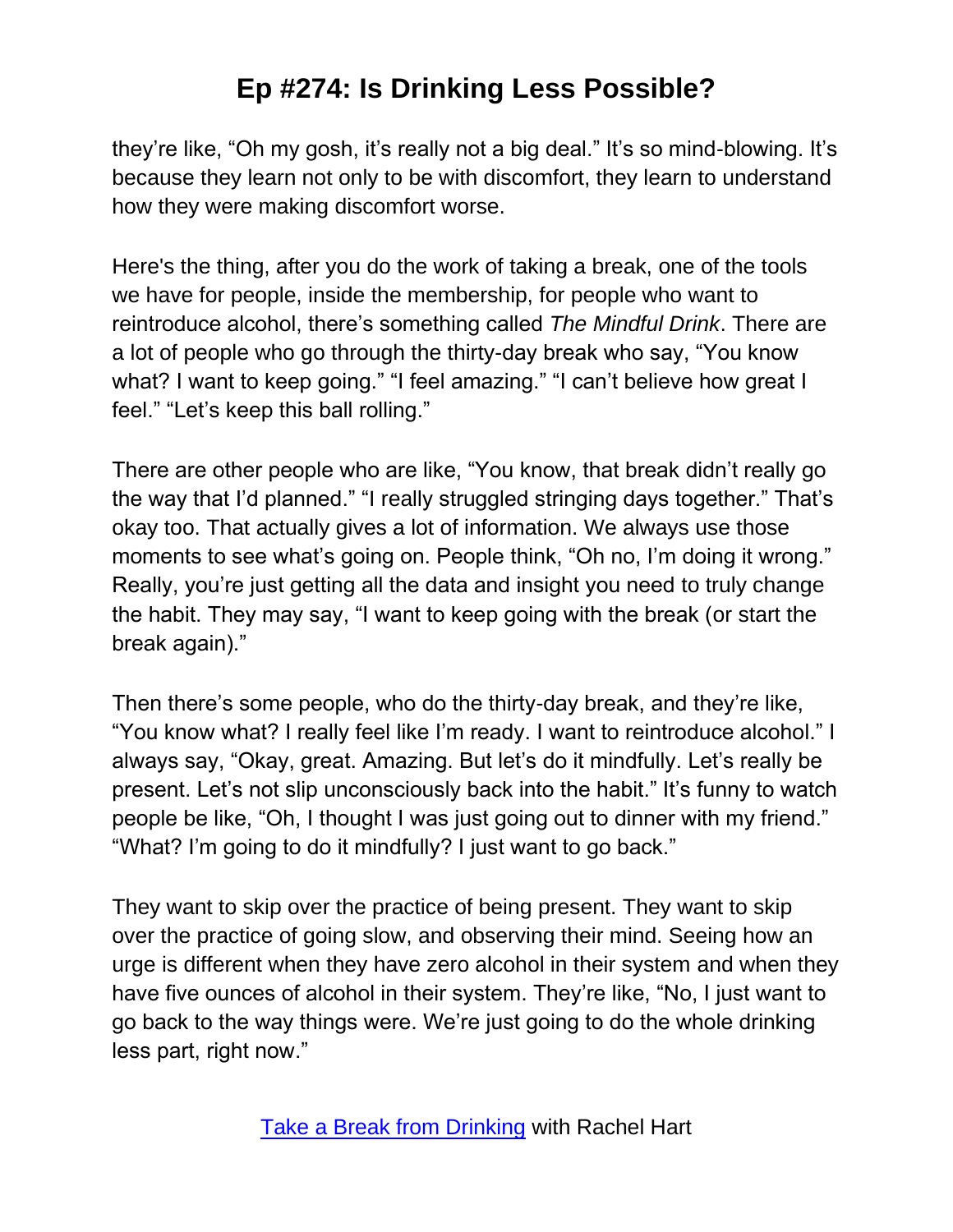Again, okay, but are you willing to look at the thoughts? Are you willing to look at the feelings? Are you just focusing on an amount? Doing the practice reveals so much. My question for all you listening today who are like, "Listen, I don't want to stop forever. I just want to drink less." My question is, are you willing, number one: To understand the why and to be curious about the thoughts and the feelings? Or do you just want to focus on a number? Do you just want to focus on the amount? Do you want to skip over the part of your thoughts and your feelings?

The fact of the matter is that you can't. The only way to do that is through willpower and discipline. It just doesn't work. Question number two: Are you willing for it to be uncomfortable, at first, when you say "No." Are you willing to be with that restlessness of, "Hey, this is not what we do. What we do is we feel the urge for more, then we obey the urge, and we have another glass. We go get another round." Are you willing to go through that discomfort? Or do you want it to be easy right from the get-go?

I want you to really answer these questions. Please don't use your answers to beat yourself up. I want you to answer these questions, honestly, to reveal a deeper layer of how this habit works. Maybe you uncover, "I don't want this to be hard because everything in my life is hard." "I don't want to have to examine why. I just want to drink normally and not have to think about it. When I think about it, I make it mean that something's wrong with me."

Whatever your answer is, it's going to reveal so much about the habit and what's actually blocking you. The obstacles that are actually in the way. Your relationship with alcohol is everything that your brain has been taught to believe about drinking. What it means about someone who does. What it means about someone who doesn't. What it means if you do it normally or what it means if you drink too much. That is what is going to be revealed to you.